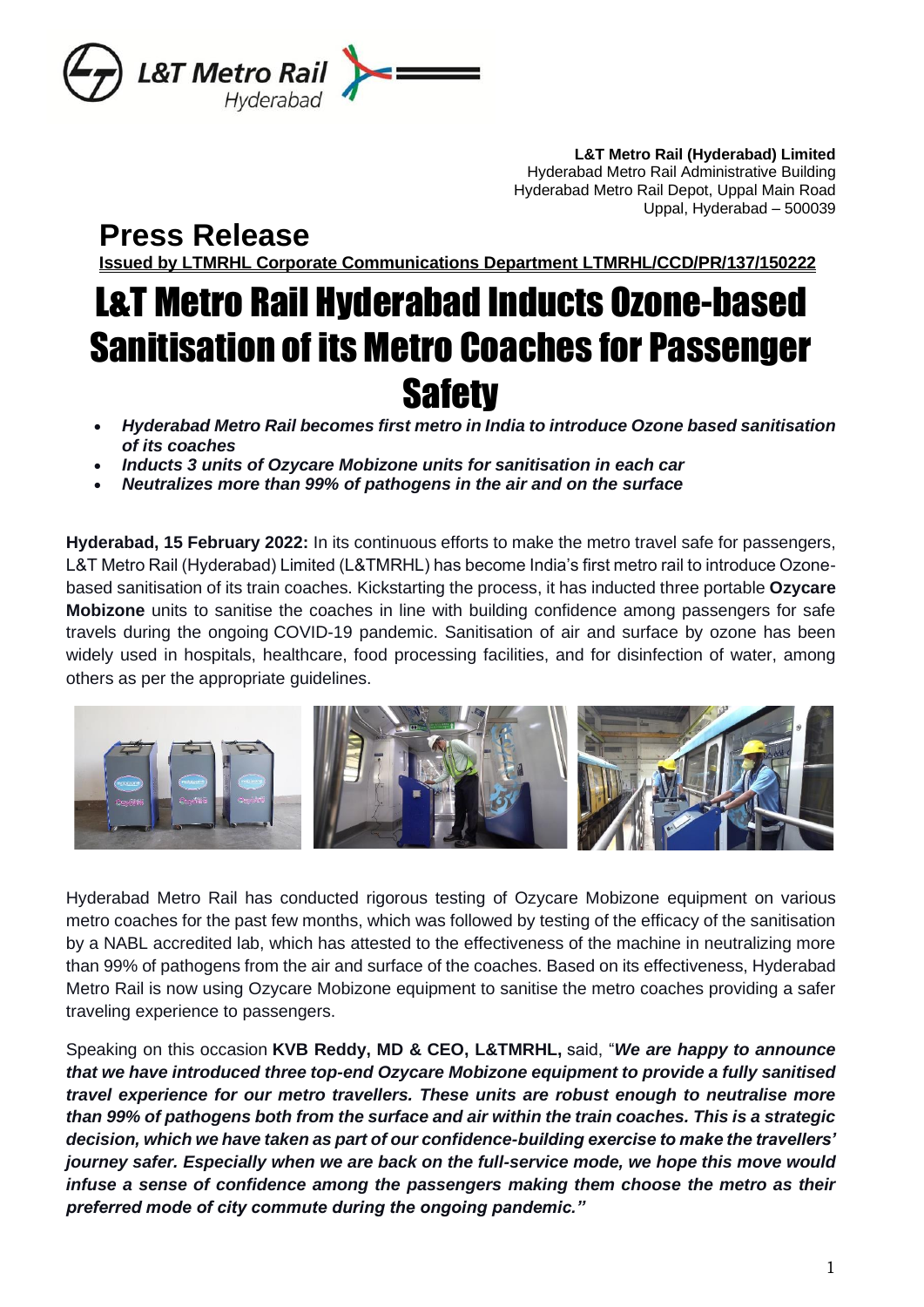

#### *How does the system work?*

Hyderabad Metro Rail has 3 coaches on every train. As per the process, the individual machines are kept and operated in each coach for sanitisation. Ozycare Mobizone Machines are handled in a controlled environment to sanitise the train coaches. As per the sanitization protocol of this machine, the Ozone cycle lasts for less than 10 mins followed by an ozone destruction cycle that ensures post sanitization safety as per OSHA (Occupational Safety and Health Administration) norms. During this period, this machine sanitises the entire coach neutralizing more than 99% of pathogens from its ambient air and surface. The entire disinfection process has been tested and validated by a NABL accredited lab for efficacy and safety.

Currently, the Ozycare Mobizone units are being used at the Hyderabad Metro Depot for disinfecting the metro coaches. These units are add-ons to the regular rigorous manual sanitization, which takes place across the metro network.

## *Benefits Galore*

Being a strong oxidizing agent, Ozone  $(O_3)$  is a great air and surface disinfectant and one of the most effective sterilization tools. Ozone can kill more than 99% of 650 different kinds of pathogenic organisms and it is very safe & efficient. It destroys germs, viruses, bacteria, and microbes that may cause surface or air contaminations. Since the distribution happens in gaseous form, it penetrates the gaps and hidden crevices that are hard to sanitise. After its usage, no rinse is required as it does not leave any residual on the surface.

Some of the benefits of using this technology include:

- Elimination or reduction in microscopic organisms
- Sterilization of any surfaces and air spaces in multiple areas
- Safe and efficient process use
- Leaves no harmful by-products
- No toxic emissions and no corrosion due to controlled usage and destruction
- No residue to aerate
- No rinsing required
- Produced onsite

In view of the ongoing COVID-19, Hyderabad Metro Rail has ramped up the Covid-19 safety protocols. This includes rigorous monitoring and implementation of the safety guidelines. Passengers are mandated to keep wearing masks all the time, focus on social distancing, and mandatory thermal screening before entering the metro premises.

## **About L&T Metro Rail (Hyderabad) Limited:**

L&T Metro Rail (Hyderabad) Limited is a subsidiary of Larsen & Toubro. - L&T Metro Rail (Hyderabad) Limited ("The Company") to implement the Project on Design, Built, Finance Operate and Transfer (DBFOT) basis. The Company signed the Concession Agreement with the then Government of Andhra Pradesh on September 4, 2010 and completed the financial closure for the Project on March 1, 2011 in a record period of six months. A consortium of 10 banks led by State Bank of India has sanctioned the entire debt requirement of the project. This is the largest fund tie-up in India for a non-power infrastructure Public Private Partnership (PPP) project.

#### **Media Contact:**

Ms. Anindita Sinha, Head – Corporate Communications, Email: [anindita.sinha@ltmetro.com](mailto:anindita.sinha@ltmetro.com)